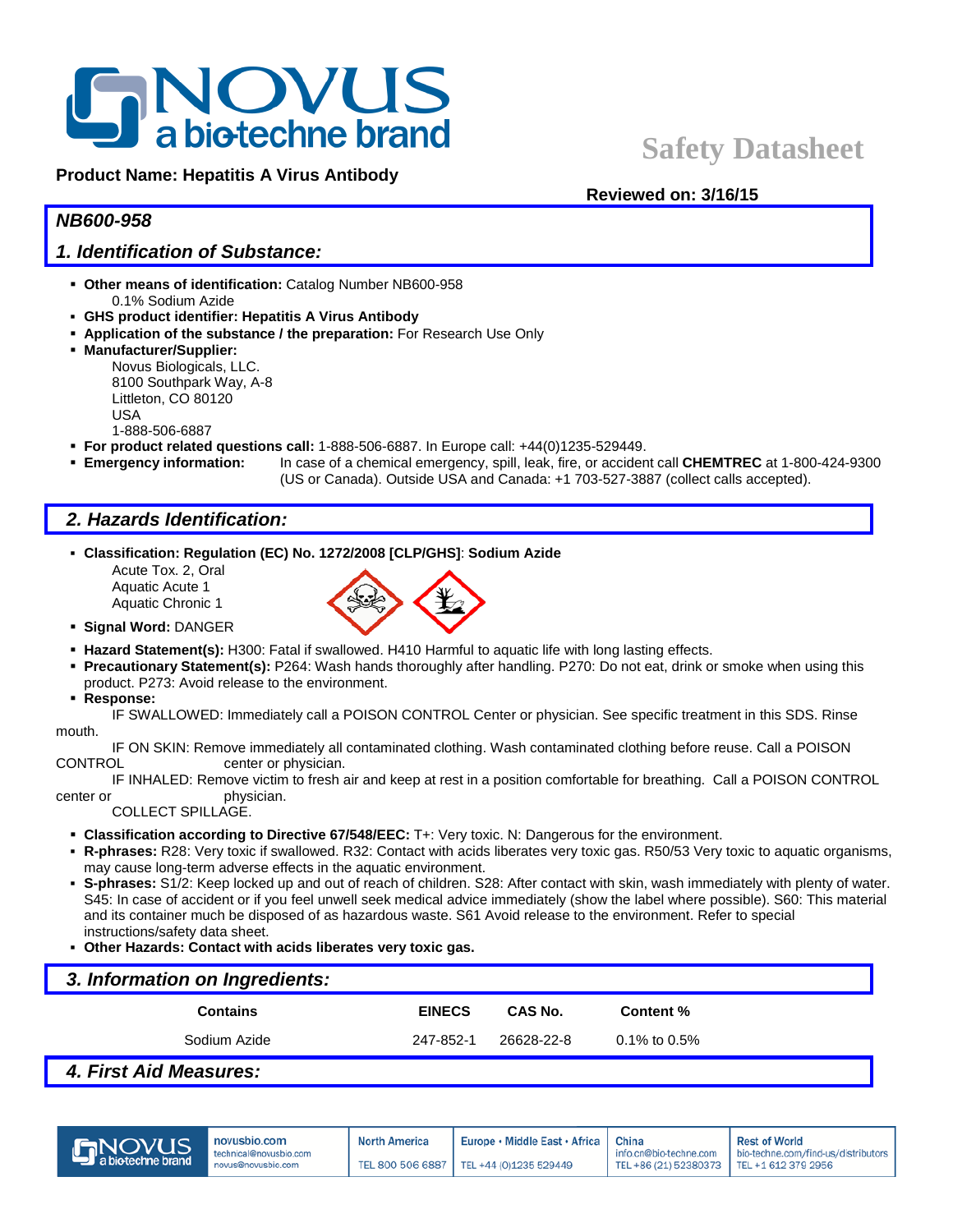# **NOVUS**<br>**a** biotechne brand

# **Product Name: Hepatitis A Virus Antibody**

# **Safety Datasheet**

**Reviewed on: 3/16/15**

- **After inhalation:** Supply fresh air; consult doctor in case of complaints.
- **After skin contact**: Immediately wash with water and soap and rinse thoroughly. Generally the product does not irritate the skin.
- **After eye contact:** Rinse opened eye for several minutes under running water. Then consult a doctor.
- **After swallowing:** Rinse mouth with water. Immediately seek medical attention and appropriate follow-up.

# *5. Fire Fighting Measures:*

- **Suitable extinguishing agents:** Any means suitable for extinguishing the surrounding area.
- **Specific hazards arising from the chemical:** Dangerous decomposition is not anticipated.
- **Protective equipment:** Wear appropriate protective clothing and a self-contained breathing apparatus if necessary.

# *6. Accidental Release Measures:*

- **Person-related safety precautions:** Avoid breathing vapors, mist or gas. Ensure adequate ventilation.
- **Measures for environmental protection:** Prevent further spillage or leakage if safe to do so. Do not let product enter drains. Discharge into the environment must be avoided.
- **Measures for containment and cleaning:** Absorb liquid components with inert liquid-binding material. Pick up mechanically. Dispose contaminated material as waste according to item 13.

# *7. Handling and Storage:*

- **Precautions for safe handling:** Store in a well ventilated place. Keep container tightly closed.
- **Information about protection against explosions and fires:** Normal measures for preventive fire protection.
- **Conditions for safe storage:** Keep locked up. Store in a cool place. Keep container tightly closed in a dry and well ventilated place.

# *8. Exposure Controls and Personal Protection:*

- **Components: Sodium Azide UK. EH40 WEL- Workplace Exposure Limits: Value:** STEL 0.3 mg/m<sup>3</sup> (15 min. ). TWA 0.1 mg/m<sup>3</sup>; UK.
- **Appropriate engineering controls:** Follow usual standard laboratory practices. The following personal protection is recommended:

| <b>Respiratory Protection:</b> | Respiratory Protection not required. For nuisance exposures use respirators and components                            |
|--------------------------------|-----------------------------------------------------------------------------------------------------------------------|
| approved                       | under appropriate government standards.                                                                               |
| <b>Hand Protection:</b>        | Handle with gloves. Dispose of contaminated gloves after use in accordance with applicable laws                       |
| and good                       | laboratory practices.                                                                                                 |
| <b>Eve Protection:</b>         | Use equipment for eye protection tested and approved under appropriate government standards.                          |
|                                | Skin and Body Protection: Use impervious clothing. The type of protective equipment must be selected according to the |
| concentration                  | and amount of the dangerous substance at the specific workplace.                                                      |
| <b>Hygiene Measures:</b>       | Handle in accordance with good industrial hygiene and safety practice. Wash hands before breaks                       |
| and at                         | the end of the workday.                                                                                               |
|                                |                                                                                                                       |

# *9. Physical and Chemical Properties:*

- **Appearance:** Lyophilized white powder or clear liquid. **Upper/lower flammability or explosive limits:** Not available.
- 
- 
- 
- 
- **Boiling point/Boiling range:** Not available. **Auto igniting:** Product is not self igniting.
- 
- **Evaporation rate: Undetermined.**
- **Flammability:** Not available.

**Odor:** Little to none **Vapor pressure/density:** Not available.<br> **Odor threshold:** Not available **Constanting the Constant Constant Paper** Relative Density: Not available. **Relative Density: Not available. pH:** Not available **Solubility in/Miscibility with Water:** Not available.<br>**Melting point/freezing point:** Not available. **Solubility in/Miscibility with Water:** Not available. Partition coefficient: noctanol/water: Not available **Flash point:** Not available. **Decomposition temperature:** Not available.<br>**Evaporation rate:** Undetermined. **Decomposition of Science Composition of Available.** 

|                | novusbio.com                                 | <b>North America</b> | Europe • Middle East • Africa   China     |                                                                     | <b>Rest of World</b>                |
|----------------|----------------------------------------------|----------------------|-------------------------------------------|---------------------------------------------------------------------|-------------------------------------|
| <b>S</b> NOVUS | technical@novusbio.com<br>novus@novusbio.com |                      | TEL 800 506 6887   TEL +44 (0)1235 529449 | info.cn@bio-techne.com<br>TEL +86 (21) 52380373 TEL +1 612 379 2956 | bio-techne.com/find-us/distributors |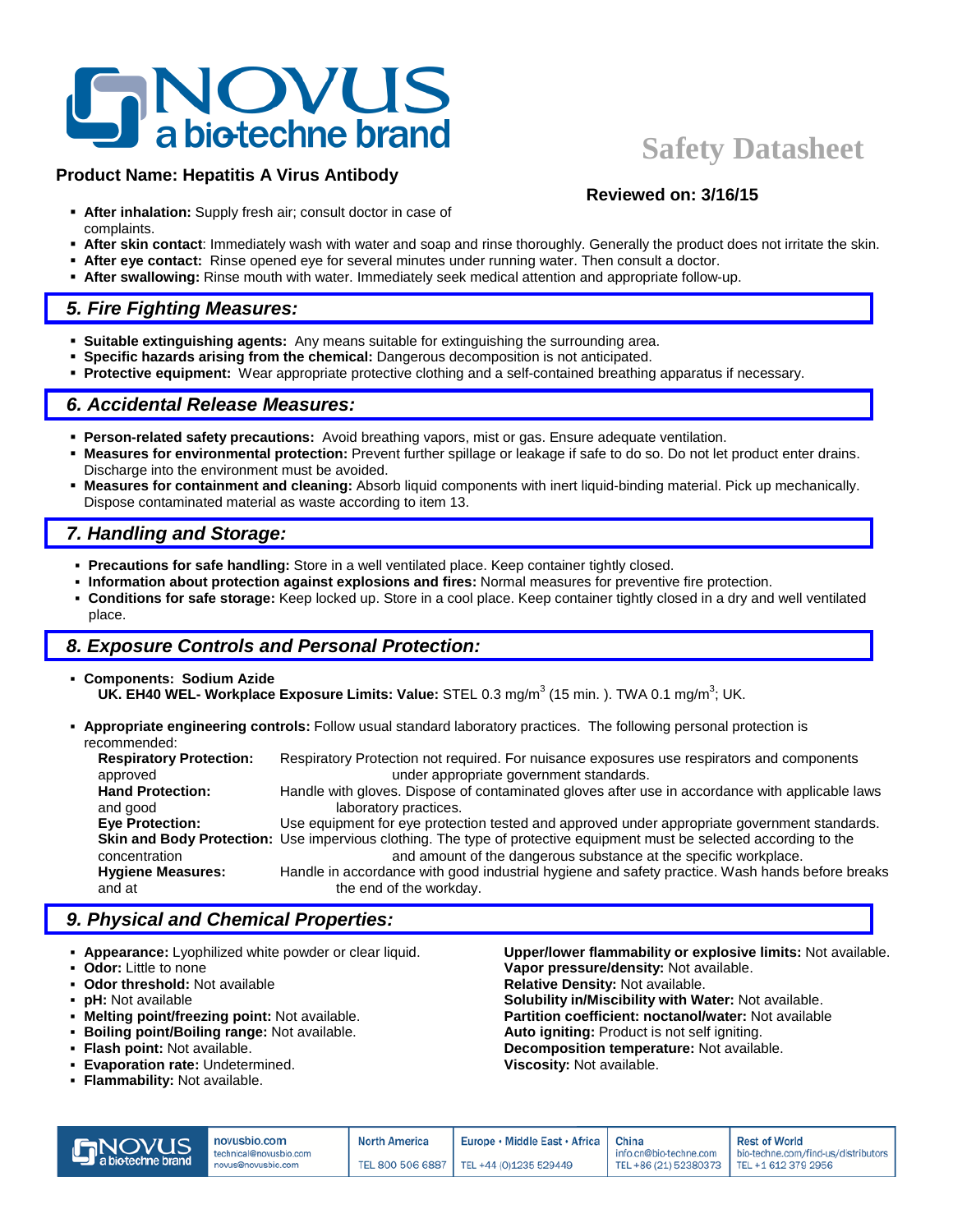# **NOVUS**<br>**a** biotechne brand

# **Product Name: Hepatitis A Virus Antibody**

# **Safety Datasheet**

## **Reviewed on: 3/16/15**

# *10. Stability and Reactivity:*

- **Reactivity:** Sodium Azide can form explosive compounds with heavy metals which, with repeated contact with lead and copper commonly found in plumbing drains may result in the buildup of shock sensitive compounds.
- **Chemical Stability:** Stable under normal ambient and storage and handling temperatures.
- **Thermal:** decomposition/conditions to be avoided: No decomposition if used according to specifications.
- **Incompatible materials to be avoided:** Metals and metallic compounds.
- **Hazardous decomposition products:** Hazardous decompositions formed under fire conditions. No dangerous decomposition products known.

# *11. Toxicological Information:*

 **Acute toxicity: Oral LD50 Oral:** 27 mg/kg (mouse and rat); **Inhalation LD50**: 32 mg/m3 (mouse) and 37 mg/m3 (rat);

**Skin LD50:** 20 mg/kg (rabbit) and 50 mg/kg (rat)

- **Skin corrosion / irritation:** May be harmful if absorbed through the skin. May cause skin irritation.
- **Serious eye damage / irritation:** May cause eye irritation.
- **Respiratory or skin sensitization:** No sensitizing effects known.
- **Germ cell mutagenicity:** No effect known.
- **Carcinogenicity:** No effect known.
- **Reproductive toxicity:** No toxic effect known.
- **STOT-single exposure:** Data not available
- **STOT-repeated exposure:** Data not available.
- **Aspiration hazard:** May be harmful if inhaled. May cause respiratory tract irritation.
- Additional Information: RTECS: Not available

# *12. Ecological Information:*

- **Ecotoxicity:** Harmful to aquatic life. LC50, 96 Hrs, Fish Lepomis macrochirus 0.68 mg/L; EC50, 48 Hrs, Daphnia pulex 4.2 mg/L
- **Persistence and degradability:** No data available
- **Bioaccumulative potential:** No data available
- **Mobility in soil:** Sodium azide is soluble in water.
- **Other adverse effects:** Sodium azide is toxic to aquatic organisms and may cause long term adverse effects in the aquatic environment.

# *13. Disposal Considerations:*

- **Disposal methods:** Dispose of waste in accordance to applicable national, regional, or local regulations.
- **Contaminated packaging:** Dispose in the same manner as unused product.
- **Special precautions:** Dispose of small amounts of spilled material as described in section 6. Large spills must be dealt with separately by qualified disposal personnel. Avoid dispersal of spilt material to soil, waterways, drains and sewers.

# *14. Transport Information:*

| • ADR/RID ADN/ADNR IMDG IATA/DOT<br>ADR/DOT/: UN Number:<br><b>RID</b><br><b>Proper Shipping Name:</b><br><b>Hazard class:</b><br>Packing group: | UN3082<br>Environmentally hazardous substance, liquid, n.o.s. (Sodium Azide)<br>9<br>Ш |
|--------------------------------------------------------------------------------------------------------------------------------------------------|----------------------------------------------------------------------------------------|
| IATA:<br><b>UN Number:</b><br><b>Proper Shipping Name:</b><br><b>Hazard class:</b><br>Packing group:                                             | UN3082<br>Environmentally hazardous substance, liquid, n.o.s. (Sodium Azide)<br>9<br>Ш |